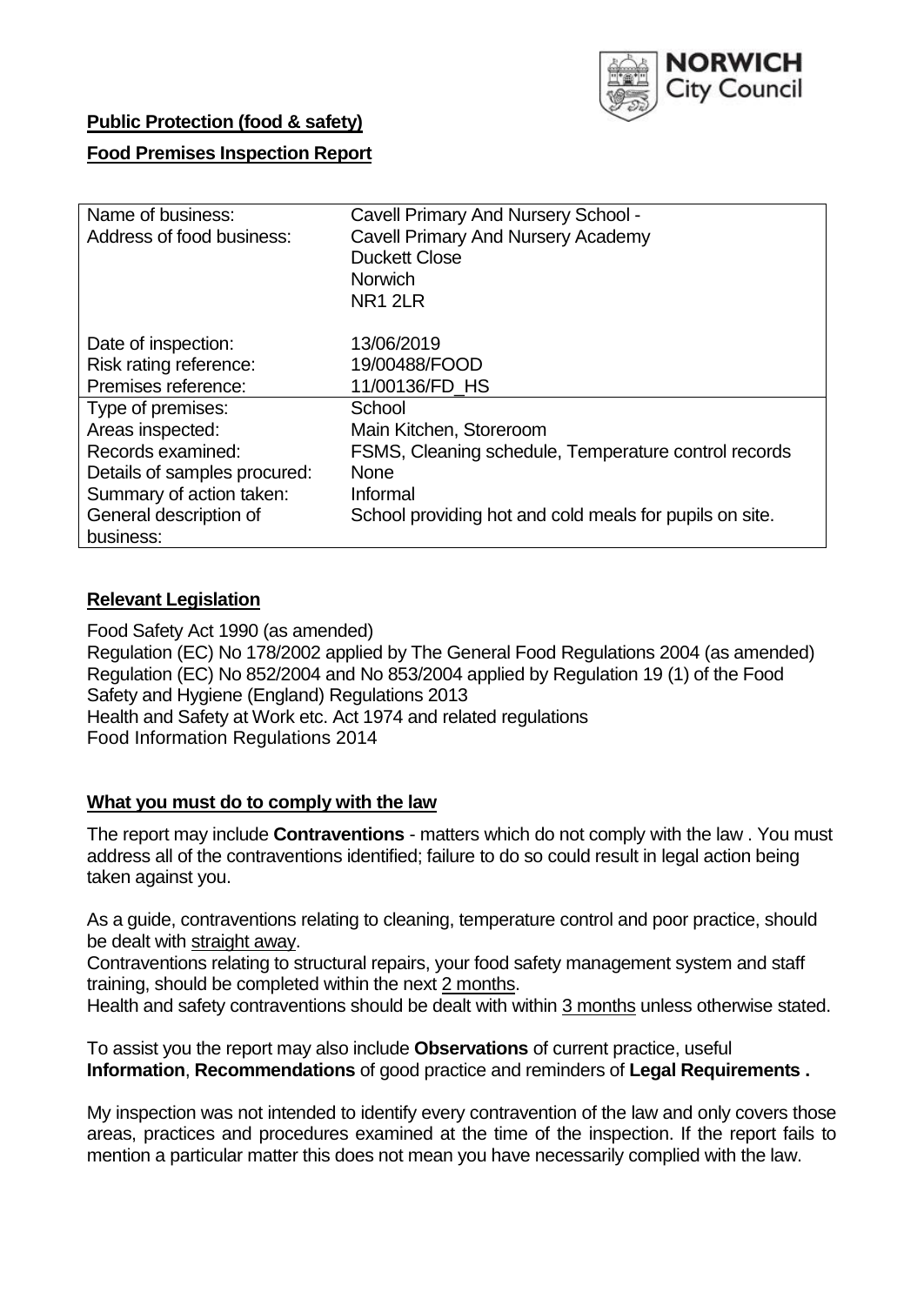# **FOOD SAFETY**

### **How we calculate your Food Hygiene Rating:**

The food safety section has been divided into the three areas which you are scored against for the hygiene rating: 1. food hygiene and safety procedures, 2. structural requirements and 3. confidence in management/control procedures. Each section begins with a summary of what was observed and the score you have been given. Details of how these scores combine to produce your overall food hygiene rating are shown in the table.

| <b>Compliance Area</b>                     |          |    |           | <b>You Score</b> |                |    |           |    |          |  |  |
|--------------------------------------------|----------|----|-----------|------------------|----------------|----|-----------|----|----------|--|--|
| Food Hygiene and Safety                    |          |    |           | 0                | 5.             | 10 | 15        | 20 | 25       |  |  |
| <b>Structure and Cleaning</b>              |          |    | 0         | 5.               | 10             | 15 | 20        | 25 |          |  |  |
| Confidence in management & control systems |          |    | 0         | 5                | 10             | 15 | 20        | 30 |          |  |  |
|                                            |          |    |           |                  |                |    |           |    |          |  |  |
| <b>Your Total score</b>                    | $0 - 15$ | 20 | $25 - 30$ |                  | $35 - 40$      |    | $45 - 50$ |    | > 50     |  |  |
| <b>Your Worst score</b>                    | 5        | 10 | 10        |                  | 15             |    | 20        |    |          |  |  |
|                                            |          |    |           |                  |                |    |           |    |          |  |  |
| <b>Your Rating is</b>                      | 5        |    | 3         |                  | $\overline{2}$ |    |           |    | $\Omega$ |  |  |

Your Food Hygiene Rating is 5 - a very good standard



# **1. Food Hygiene and Safety**

Food Hygiene standards are excellent. You demonstrated full compliance with legal requirements. You have safe food handling practices and procedures and all the necessary control measures to prevent cross-contamination are in place. **(Score 0)**

### Contamination risks

**Legal Requirement** At all stages of production, processing and distribution, food must be protected from any contamination likely to render it unfit for human consumption, injurious to health or contaminated in such a way that it would be unreasonable to expect it to be consumed in that state.

**Guidance** The FSA (visit www.food.gov.uk for more information) has issued guidance on controlling E.coli 0157 through:

- \* the complete separation of raw and ready-to-eat food
- \* the correct use of wash-hand basins and thorough handwashing
- \* having dedicated equipment (including complex equipment) for raw and ready-to-eat foods
- \* through 2-stage cleaning and the correct use of sanitisers
- \* and by controlling the risks posed by soily vegetables.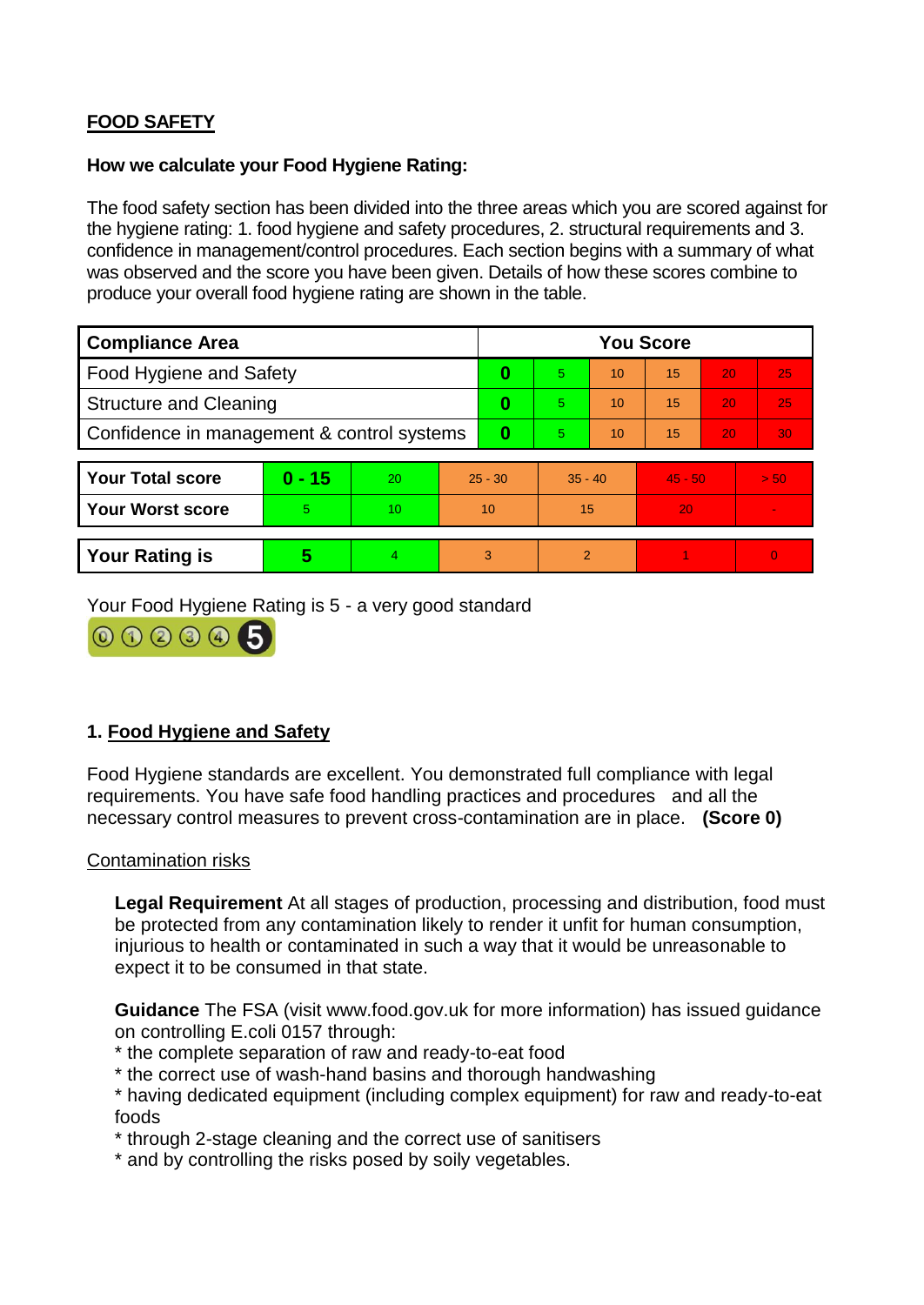**Observation** I was pleased to see you were able to demonstrate effective controls to prevent cross-contamination.

**Recommendation** Adequately cleaned colour coded chopping boards, including raw meat boards were stored in racks on the table used to prepare in sandwiches. Following the separation of raw meat handling from other activities, I suggest these boards be stored on the trolley designated for raw meat handling.

### Hand-washing

**Legal Requirement** Wash hand basins must be provided with hot and cold running water and suitable drainage; soap and a hygenic way to dry hands.

**Information** We have a hand washing demonstration kit which you might like to borrow in order to demonstrate the principles of correct hand washing to your staff and also school children. Contact the Duty Officer on 01603 212747 for more information.

**Information Handwashing is required:** 

- \* before handling ready-to-eat food
- \* after touching raw food and its packaging, including unwashed fruit and vegetables
- \* after a break/smoking
- \* after going to the toilet
- \* after cleaning
- \* after removing waste
- \* after blowing your nose

**Observation** I was pleased to see hand washing was well managed.

## Personal Hygiene

**Legal Requirement** You must ensure that any member of staff that you know or suspect has (or is a carrier of) a food-borne disease or infection (including vomiting, diarrhoea, skin infection, sores and open wounds) is excluded from working in any food handling area until they have been symptom free for 48 hours or until medical clearance has been obtained.

**Legal Requirement** All persons in food handling areas must wear suitable, clean, and where appropriate protective clothing.

**Observation** I was pleased to see that standards of personal hygiene were high.

## Temperature Control

**Legal Requirement** Raw materials, ingredients, intermediate products and finished products likely to support the reproduction of pathogenic micro-organisms or the formation of toxins must not be kept at temperatures that might result in a risk to health.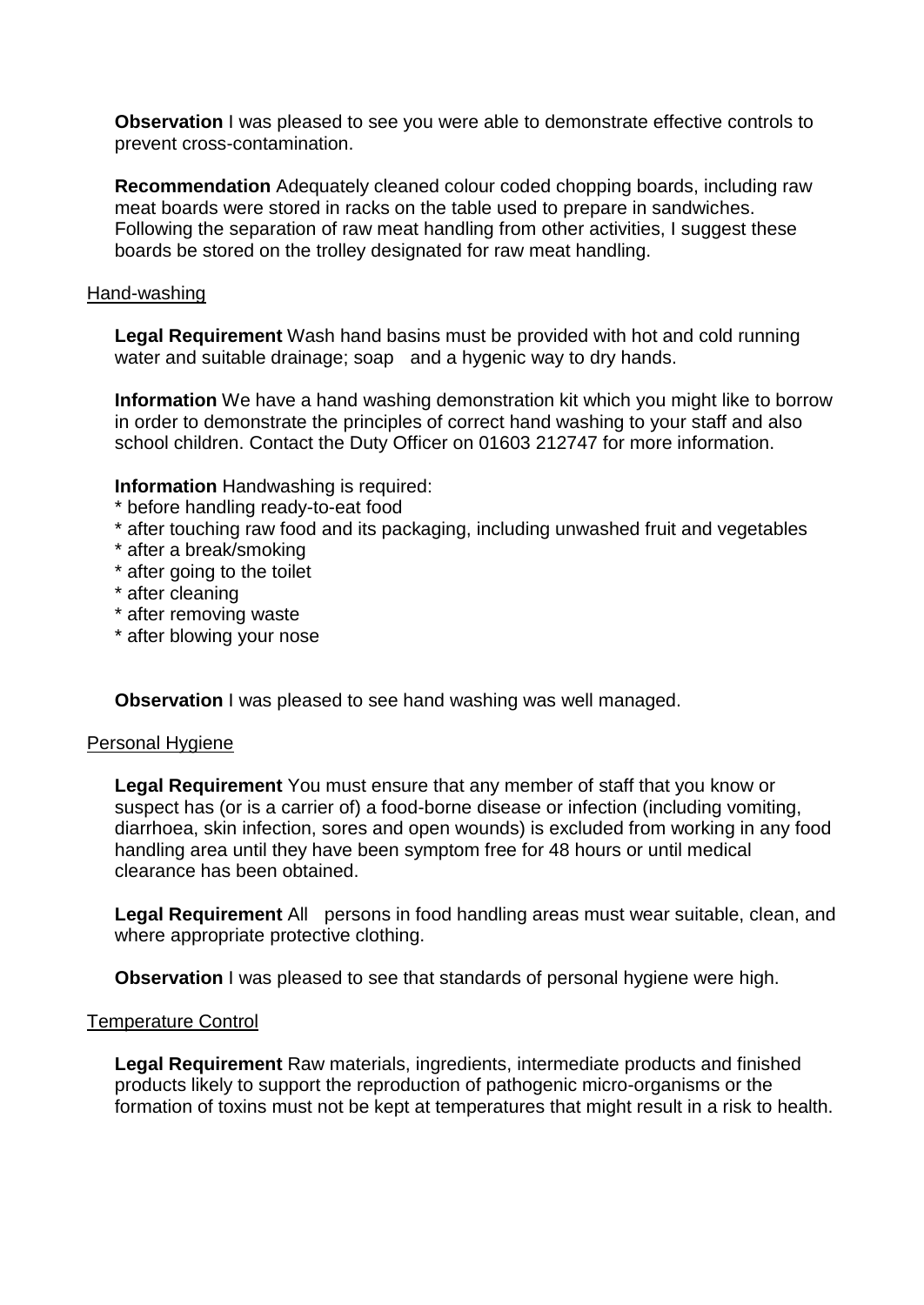**Observation** I was pleased to see you were able to limit bacterial growth and/or survival by applying appropriate temperature controls at points critical to food safety and that you were monitoring temperatures.

### Unfit food

**Information** High risk items bear a use by date. You must not sell, use or intend to sell such items and should ensure you have checks in place to remove these from use.

### Poor Practices

**Observation** The following matters represented poor practice and if allowed to continue may cause food to become contaminated or lead to its deterioration:

 packs of cooked meat had been frozen on the date of their use by date. Although you intended to use these on the day defrosted, this is not good practice. Ideally freeze well before the end of the shelf life.

## **2. Structure and Cleaning**

The structure facilities and standard of cleaning and maintenance are all excellent and you demonstrated full compliance with the law. There is evidence of effective pest control and procedures are in place to rectify any problems as they arise. There is good provision for waste disposal. **(Score 0)**

### Cleaning of Structure

**Observation** The kitchen had been well maintained and the standard of cleaning was good.

### Cleaning of Equipment and Food Contact Surfaces

### **Information** Please refer to

www.food.gov.uk/business-guidance/e-coli-cross-contamination-guidance

**Observation** You had dedicated equipment for the preparation of raw and ready-to-eat foods.

### Cleaning Chemicals / Materials / Equipment and Methods

**Guidance** Disinfectants and sanitisers must at least meet the requirements of one of the following standards: BS EN 1276 or BS EN 13697; or other standards that meet the same conditions and requirements.

**Observation** I was pleased to see that the premises was kept clean and that your cleaning materials, methods and equipment were able to minimise the spread of harmful bacteria between surfaces.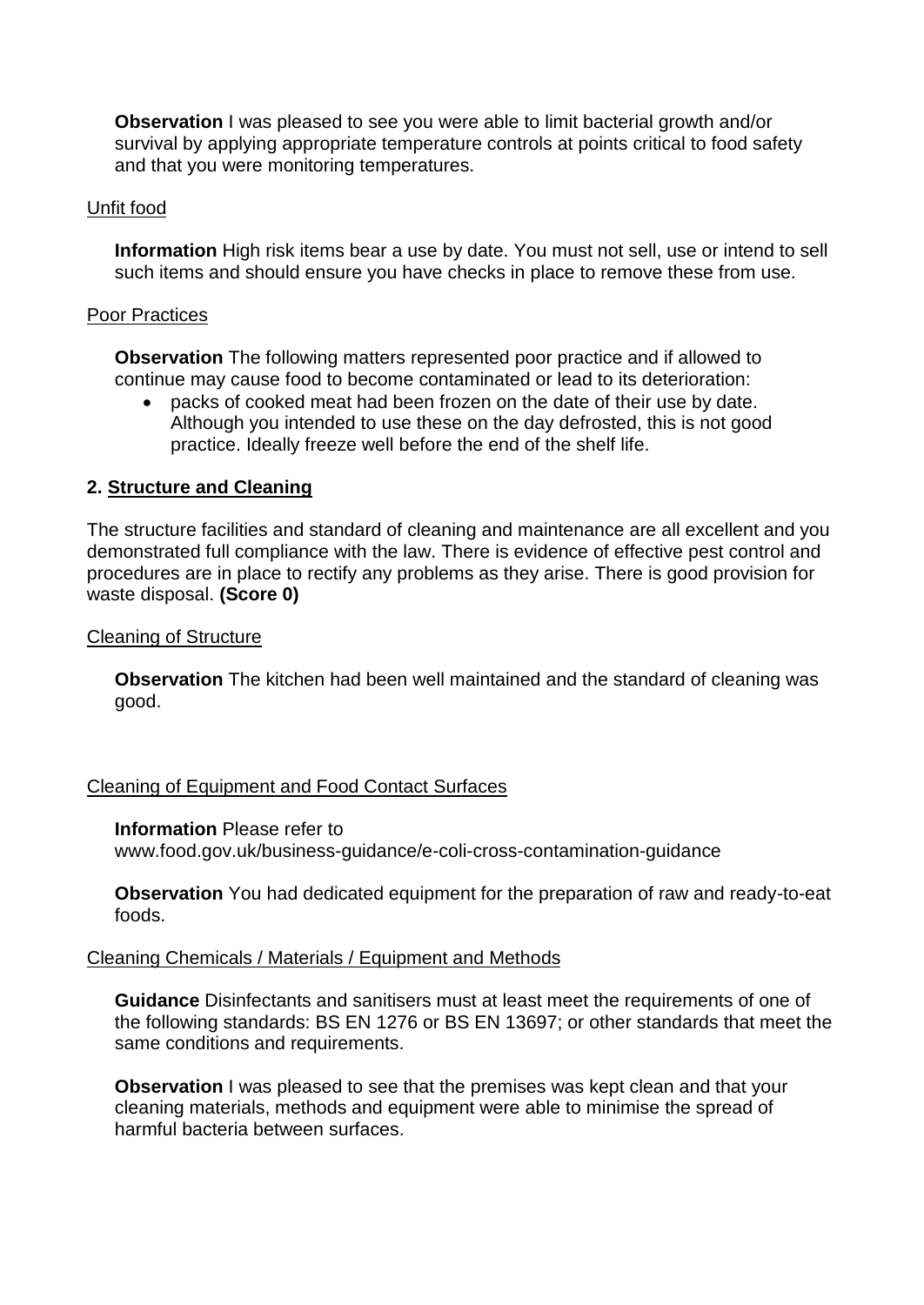### **Maintenance**

**Observation** You are maintaining the premises in good condition.

### Facilities and Structural provision

**Observation** I was pleased to see the premises had been well maintained and that adequate facilities had been provided.

### Pest Control

**Observation** I was pleased to see that the premises was proofed against the entry of pests and that pest control procedures were in place.

## **3. Confidence in Management**

A food safety management system is in place and you comply fully with the law. Hazards to food are understood properly controlled managed and reviewed. Your records are appropriate and being maintained. All your staff are suitably supervised and trained. You have a very good track record. **(Score 0)**

## Type of Food Safety Management System Required

**Legal Requirement** Food business operators must put in place, implement and maintain a permanent procedure or procedures based on HACCP principles:

- Identify hazards to food.
- Identify the critical limits (what is acceptable and unacceptable).
- Monitor critical control points to ensure critical limits are met.
- Keep appropriate records to demonstrate control measures are effective.

**Information** You can download a Safer Food Better Business pack and refill diary pages from the FSA website: www.food.gov.uk/business-industry/caterers/sfbb

**Recommendation** Choose Safer Food Better Business as your food safety management system. It is simple to implement and requires a minimum amount of record keeping.

**Observation** Your independent food safety management system was in place and working well. I was confident you had effective control over hazards to food. You could refer to the contents of the SFBB pack available to download from the Food Standards Agency website for other guidance. Available at www.food.gov.uk

**Observation** You were date labelling perishable foods appropriately and could demonstrate effective control over food spoilage organisms.

**Observation** You had colour-coded equipment and effective separation between raw and ready-to-eat food at all stages in your operation.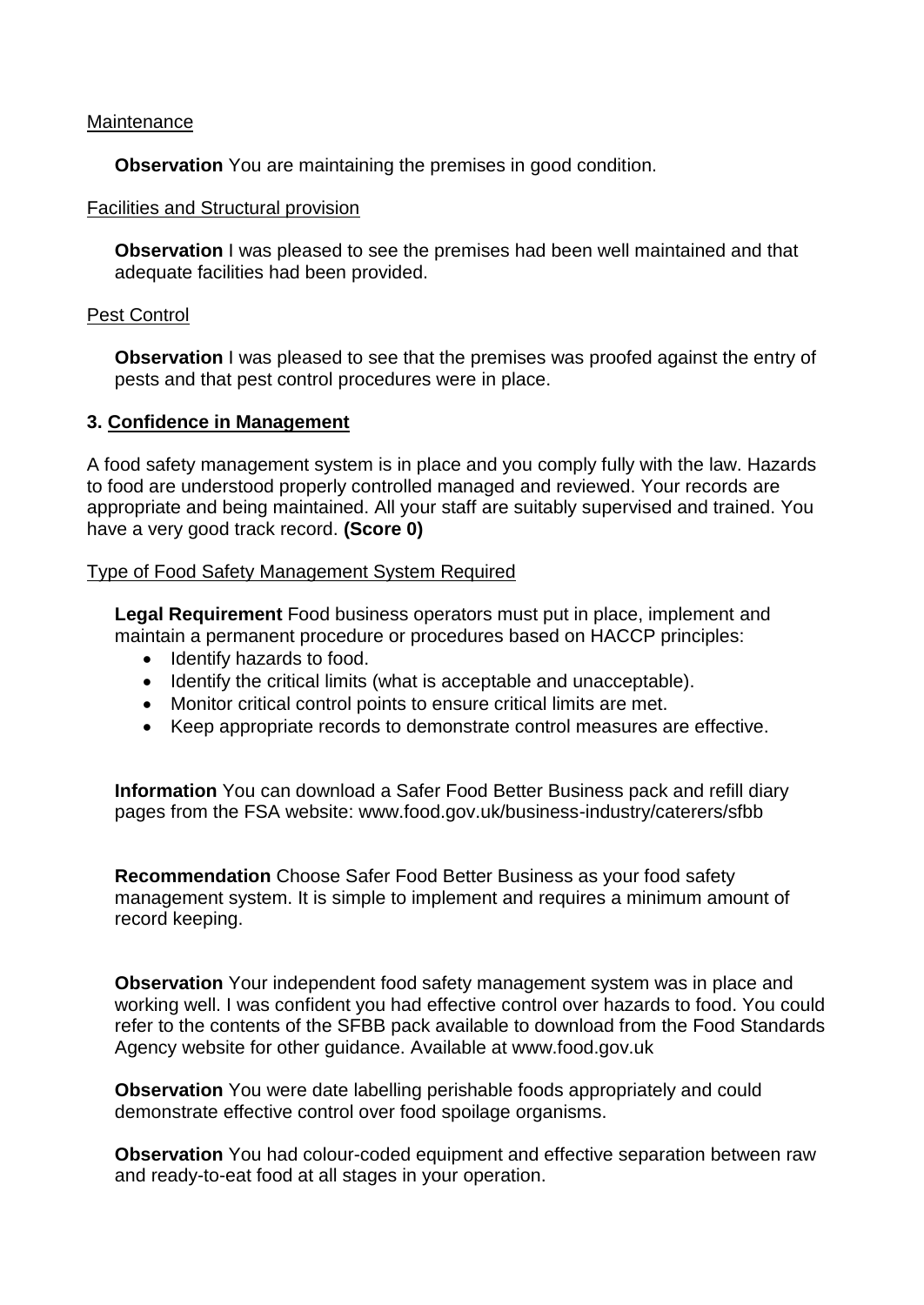**Observation** You were monitoring (and recording) the temperatures of your fridges and freezers well as the temperature of cooked/hot-held food and could demonstrate effective systems for controlling bacterial growth and survival.

### **Traceability**

**Observation** Your records were such that food could easily be traced back to its supplier.

### Waste Food and other Refuse

**Observation** You had measures in place to dispose of waste food appropriately and were employing the services of an approved waste contractor.

#### **Training**

**Legal Requirement** Food business operators must ensure that food handlers are supervised and instructed and/or trained in food hygiene matters to an appropriate level for the work they do.

**Information** You can obtain a list of the training courses we provide on our website www.norwich.gov.uk

**Recommendation** A Level 2 Award in Food Safety in Catering or its equivalent (a 6-hour course leading to the award of a recognised certificate in food hygiene) would be appropriate for your food handlers. Booking details for the equivalent CIEH course are on our website: www.norwich.gov.uk

**Recommendation** Catering staff should refresh their food hygiene knowledge every 3 years so that they stay up to date with current legislation and good practice. Booking details for this course are on our website: www.norwich.gov.uk

**Observation** I was pleased to see that food handlers had been trained to an appropriate level and evidence of their training was made available.

#### Infection Control / Sickness / Exclusion Policy

**Guidance** Public Health England recommends that food handlers known or suspected to be suffering from a food-borne infection or gastro intestinal illness stay away from work until symptom-free for 48 hours.

**Observation** Policies were in place to prevent any infected food handler from contaminating food.

#### **Allergens**

**Legal Requirement** Caterers must provide allergy information on all unpackaged food they sell. Catering businesses include restaurants, takeaways, deli counters, bakeries and sandwich bars etc. The potential for cross-contamination by allergens must also be made known to consumers. In addition food manufacturers must now label allergy